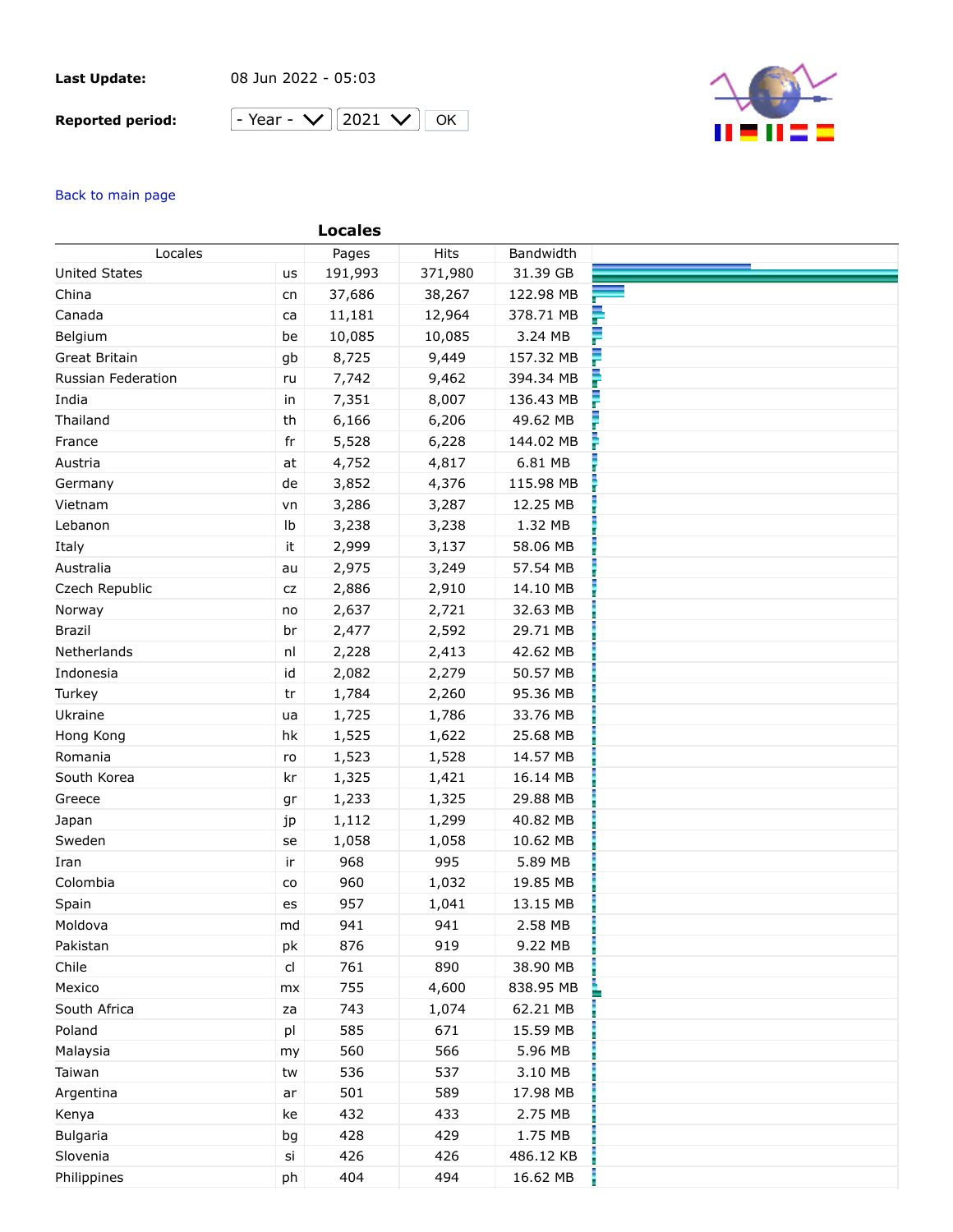| European country            | eu                         | 396  | 396  | 6.31 MB   |  |
|-----------------------------|----------------------------|------|------|-----------|--|
| Saudi Arabia                | sa                         | 385  | 386  | 2.49 MB   |  |
| Morocco                     | ma                         | 358  | 871  | 114.52 MB |  |
| Brunei Darussalam           | bn                         | 358  | 358  | 440.23 KB |  |
| Hungary                     | hu                         | 337  | 337  | 963.83 KB |  |
| Portugal                    | pt                         | 311  | 357  | 13.57 MB  |  |
| Peru                        | pe                         | 298  | 530  | 35.11 MB  |  |
| Denmark                     | dk                         | 271  | 301  | 6.74 MB   |  |
| Israel                      | il.                        | 270  | 346  | 14.45 MB  |  |
| <b>United Arab Emirates</b> | ae                         | 235  | 286  | 10.18 MB  |  |
| Kazakhstan                  | kz                         | 227  | 227  | 1.34 MB   |  |
| Unknown                     | ZZ                         | 218  | 695  | 76.86 MB  |  |
| Singapore                   | sg                         | 208  | 208  | 780.30 KB |  |
| Republic of Serbia          | rs                         | 188  | 189  | 1.80 MB   |  |
| Switzerland                 | ch                         | 186  | 221  | 6.99 MB   |  |
| Laos                        | la                         | 178  | 178  | 1.32 MB   |  |
| Sudan                       | sd                         | 175  | 175  | 1.08 MB   |  |
| Egypt                       | eg                         | 172  | 240  | 10.17 MB  |  |
| Tunisia                     | tn                         | 163  | 163  | 289.23 KB |  |
| Ecuador                     | ec                         | 152  | 152  | 620.80 KB |  |
| Libya                       | ly                         | 151  | 151  | 278.66 KB |  |
| Zimbabwe                    | ZW                         | 121  | 121  | 198.67 KB |  |
| Nepal                       |                            | 121  | 121  | 413.59 KB |  |
| Bangladesh                  | np<br>bd                   | 110  | 111  | 475.87 KB |  |
| Albania                     | al                         | 109  | 109  | 1.51 MB   |  |
|                             |                            |      |      |           |  |
| <b>Belarus</b>              | by                         | 101  | 101  | 1.07 MB   |  |
| Venezuela                   | ve                         | 99   | 99   | 231.77 KB |  |
| Seychelles                  | SC                         | 92   | 274  | 27.29 MB  |  |
| Lithuania                   | It                         | 92   | 93   | 250.60 KB |  |
| <b>Belize</b>               | bz                         | 90   | 91   | 694.15 KB |  |
| Panama                      | pa                         | 88   | 88   | 639.75 KB |  |
| Azerbaidjan                 | az                         | 87   | 87   | 535.69 KB |  |
| Mongolia                    | mn                         | 86   | 87   | 258.16 KB |  |
| Uzbekistan                  | uz                         | 86   | 86   | 191.31 KB |  |
| New Zealand                 | nz                         | 85   | 87   | 3.37 MB   |  |
| Croatia                     | hr                         | 81   | 82   | 455.77 KB |  |
| Virgin Islands (British)    | vg                         | 80   | 80   | 1.71 MB   |  |
| Dominican Republic          | do                         | 76   | 76   | 202.19 KB |  |
| Mauritius                   | mu                         | 75   | 111  | 8.01 MB   |  |
| Ireland                     | ie                         | 73   | 380  | 58.28 MB  |  |
| Ghana                       | gh                         | $71$ | $71$ | 301.04 KB |  |
| Montenegro                  | me                         | 71   | 71   | 99.77 KB  |  |
| Sri Lanka                   | $\ensuremath{\mathsf{lk}}$ | 69   | 69   | 172.42 KB |  |
| Bosnia-Herzegovina          | ba                         | 69   | 69   | 412.40 KB |  |
| Qatar                       | qa                         | 68   | 68   | 238.72 KB |  |
| Algeria                     | dz                         | 67   | 121  | 9.69 MB   |  |
| Tanzania                    | tz                         | 65   | 65   | 175.65 KB |  |
| Macau                       | mo                         | 64   | 64   | 244.37 KB |  |
| Georgia                     | ge                         | 63   | 63   | 303.03 KB |  |
| Estonia                     | ee                         | 61   | 61   | 367.77 KB |  |
| Armenia                     | am                         | 60   | 60   | 195.45 KB |  |
| Finland                     | fi                         | 59   | 59   | 220.10 KB |  |
| Macedonia                   | mk                         | 54   | 54   | 132.59 KB |  |
| Saint Pierre and Miquelon   | pm                         | 51   | 51   | 119.55 KB |  |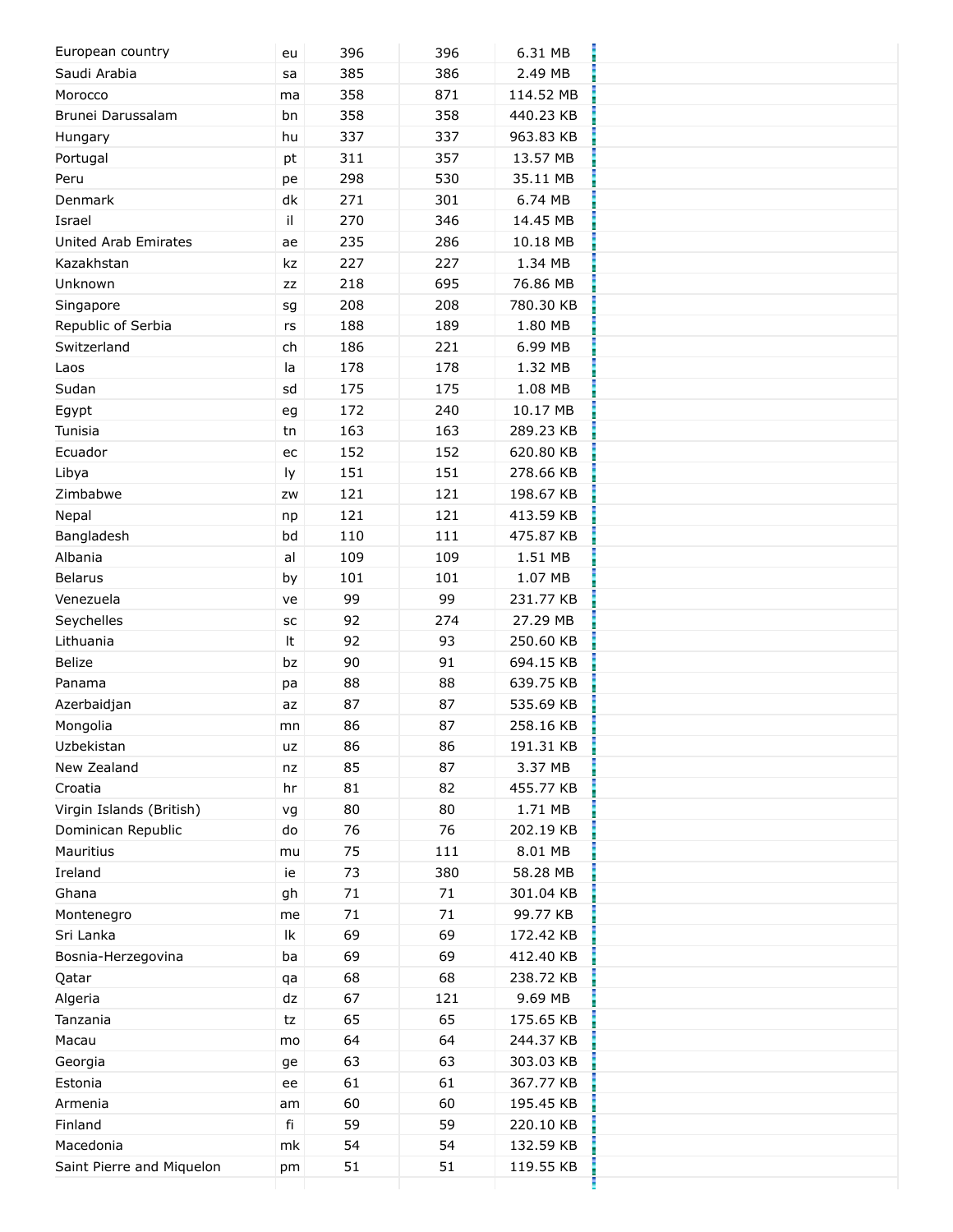| Guatemala                     | gt                     | 49             | 49             | 119.78 KB |  |
|-------------------------------|------------------------|----------------|----------------|-----------|--|
| Ethiopia                      | et                     | 49             | 50             | 177.81 KB |  |
| Jordan                        | jo                     | 46             | 47             | 252.12 KB |  |
| Paraguay                      | ру                     | 45             | 45             | 301.12 KB |  |
| Costa Rica                    | cr                     | 45             | 45             | 154.58 KB |  |
| Puerto Rico                   | pr                     | 44             | 45             | 377.60 KB |  |
| Cayman Islands                | ky                     | 44             | 44             | 199.28 KB |  |
| Latvia                        | $\mathsf{I}\mathsf{v}$ | 44             | 46             | 957.62 KB |  |
| Palestinian Territories       | ps                     | 43             | 44             | 140.13 KB |  |
| Gambia                        | gm                     | 42             | 42             | 97.50 KB  |  |
| Angola                        | ao                     | 41             | 41             | 253.03 KB |  |
| Bolivia                       | bo                     | 40             | 40             | 280.82 KB |  |
| Curacao                       | CW                     | 38             | 38             | 3.03 MB   |  |
| Iceland                       | is                     | 37             | 37             | 82.42 KB  |  |
| Honduras                      | hn                     | 37             | 37             | 610.72 KB |  |
| Kuwait                        | kw                     | 35             | 35             | 94.84 KB  |  |
| Iraq                          | iq                     | 33             | 58             | 4.09 MB   |  |
| Cameroon                      | cm                     | 30             | 30             | 62.01 KB  |  |
| Zambia                        | zm                     | 30             | 30             | 134.62 KB |  |
| Nigeria                       | ng                     | 28             | 28             | 88.26 KB  |  |
| Haiti                         | ht                     | 27             | 27             | 223.88 KB |  |
| Slovak Republic               | sk                     | 26             | 26             | 218.90 KB |  |
| Luxembourg                    | lu                     | 25             | 25             | 150.60 KB |  |
| Suriname                      | sr                     | 25             | 25             | 82.39 KB  |  |
| Cambodia                      | kh                     | 23             | 23             | 102.42 KB |  |
| Jamaica                       | jm                     | 21             | 21             | 55.79 KB  |  |
| Tadjikistan                   | tj                     | 20             | 20             | 102.81 KB |  |
| Mozambique                    | mz                     | 20             | 20             | 49.39 KB  |  |
| Senegal                       | sn                     | 18             | 18             | 40.72 KB  |  |
| <b>Barbados</b>               | bb                     | 17             | 17             | 106.43 KB |  |
| Somalia                       | SO                     | 12             | 12             | 27.78 KB  |  |
| Papua New Guinea              | pg                     | 12             | 12             | 27.16 KB  |  |
| Trinidad and Tobago           | tt                     | 12             | 12             | 105.28 KB |  |
| Burkina Faso                  | bf                     | $11\,$         | $11\,$         | 18.79 KB  |  |
| Mali                          | ml                     | 11             | $11\,$         | 19.11 KB  |  |
| Malawi                        | mw                     | $10\,$         | 10             | 20.23 KB  |  |
| Rwanda                        | rw                     | $10\,$         | 10             | 28.90 KB  |  |
| Botswana                      | bw                     | 8              | $\,8\,$        | 18.67 KB  |  |
| Cyprus                        | cy                     | 8              | 8              | 20.24 KB  |  |
| Malta                         | mt                     | 8              | 8              | 26.75 KB  |  |
| Afghanistan                   | af                     | 8              | 59             | 10.81 MB  |  |
| Bahrain                       | bh                     | 7              | $\overline{7}$ | 30.36 KB  |  |
| Oman                          | om                     | 6              | 6              | 13.88 KB  |  |
| Gabon                         | ga                     | 6              | 6              | 13.58 KB  |  |
| Togo                          | tg                     | 6              | 6              | 13.88 KB  |  |
| Uganda                        | ug                     | 6              | 6              | 13.57 KB  |  |
| Liberia                       | Ir                     | 5              | 5              | 9.67 KB   |  |
| New Caledonia (French)        | nc                     | 4              | 4              | 621.10 KB |  |
| Cape Verde                    | ${\sf CV}$             | 4              | 4              | 9.30 KB   |  |
| Antigua and Barbuda           |                        | 3              | 3              | 15.08 KB  |  |
| Congo, Democratic Republic of | ag                     |                |                |           |  |
| the                           | cd                     | 3              | 3              | 15.08 KB  |  |
| Madagascar                    | mg                     | 2              | 2              | 455 Bytes |  |
| Kyrgyzstan                    | kg                     | $\overline{2}$ | 2              | 6.33 KB   |  |
| Uruguay                       | uy                     | $\mathbf{1}$   | 2              | 78.99 KB  |  |